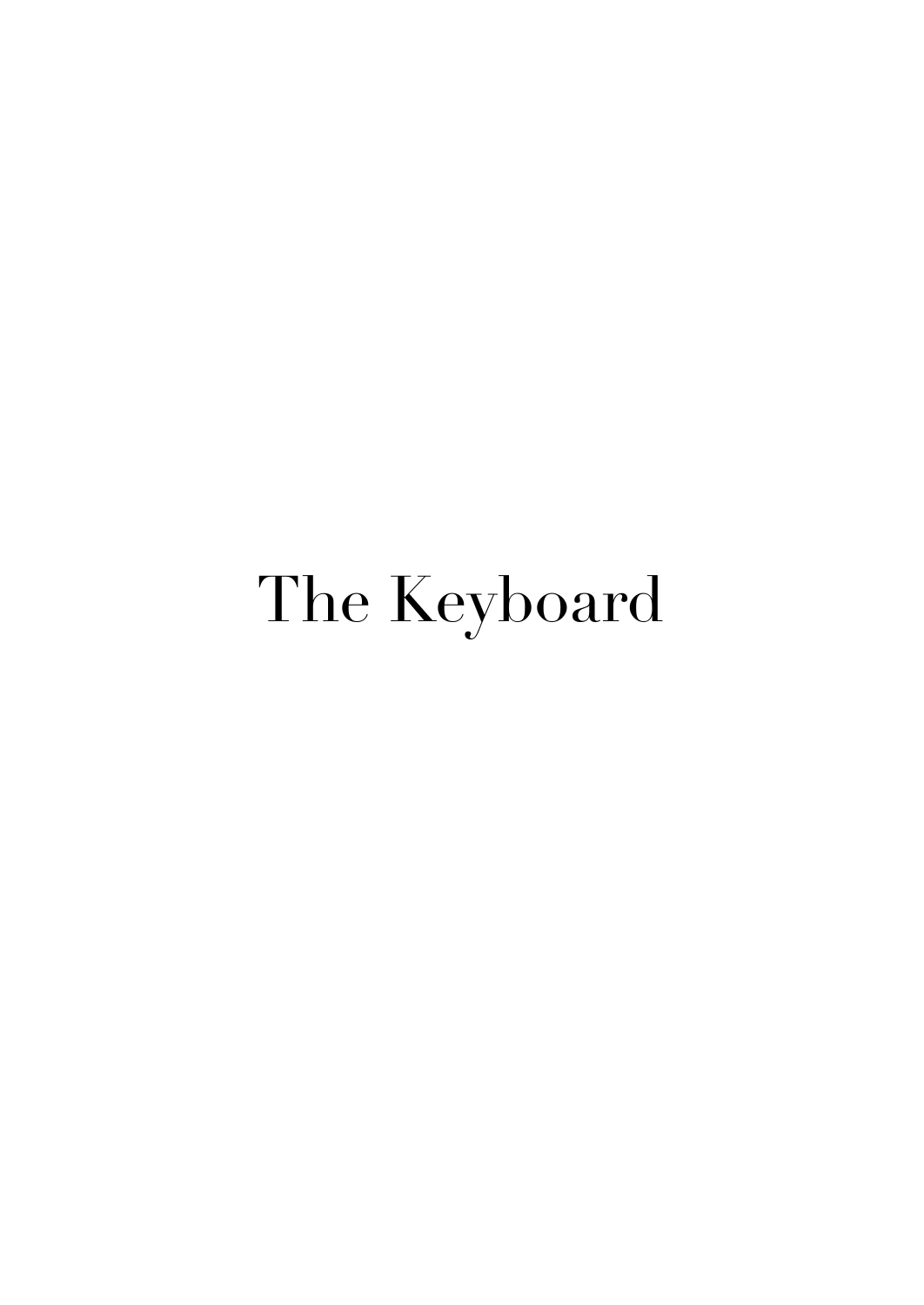The Keyboard

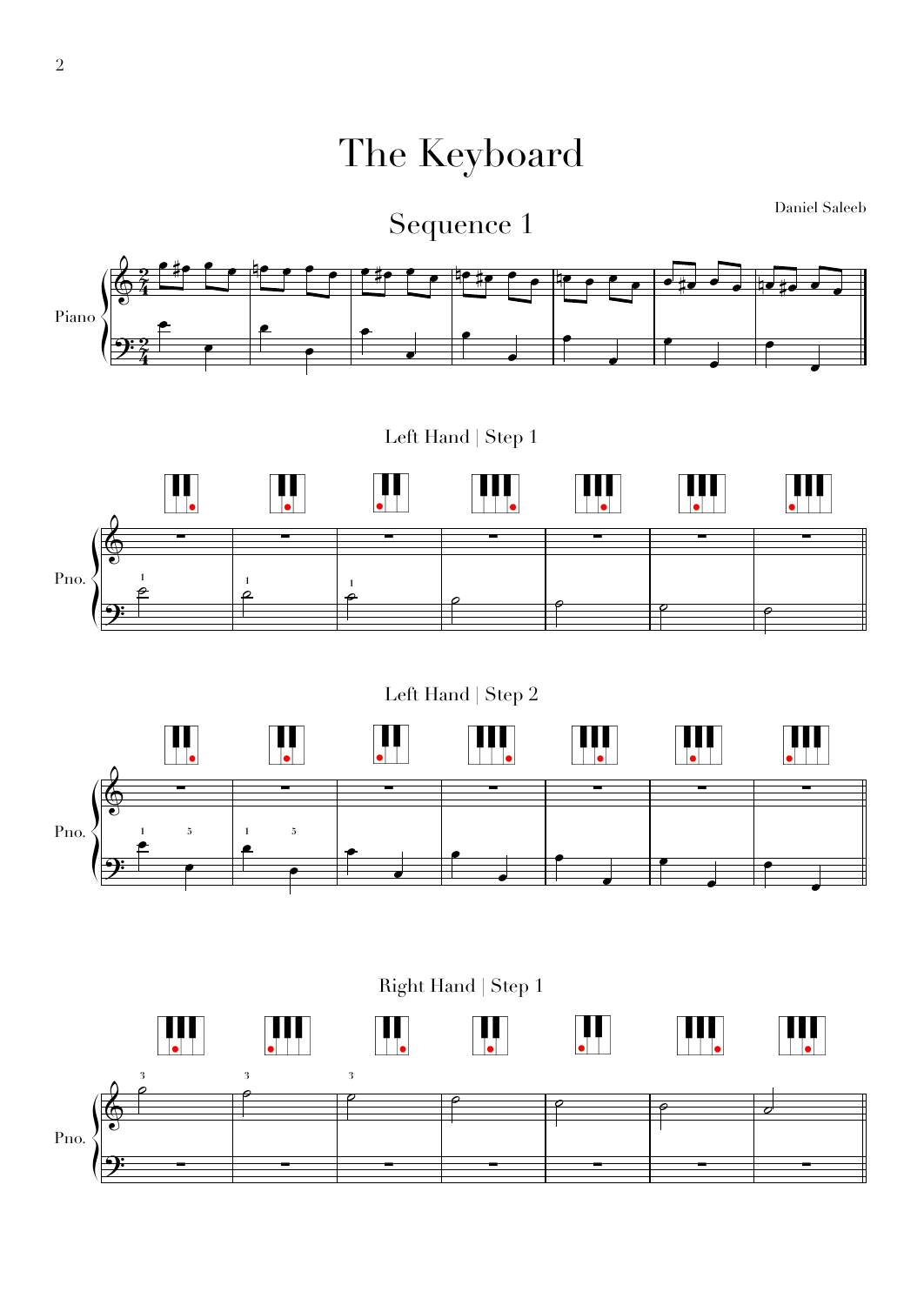





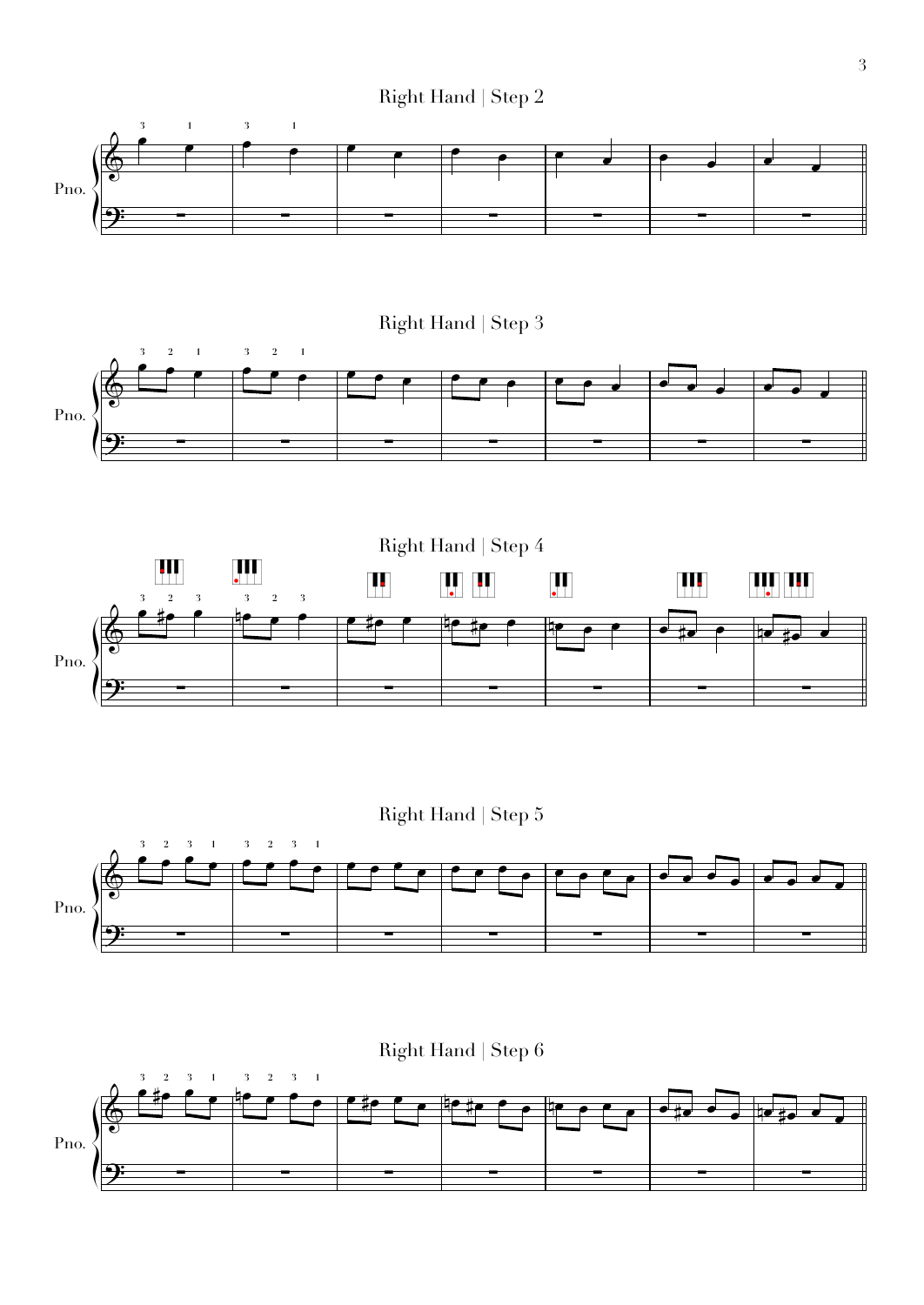

**<sup>3</sup> <sup>1</sup> <sup>3</sup> <sup>1</sup>** Right Hand <sup>|</sup> Step